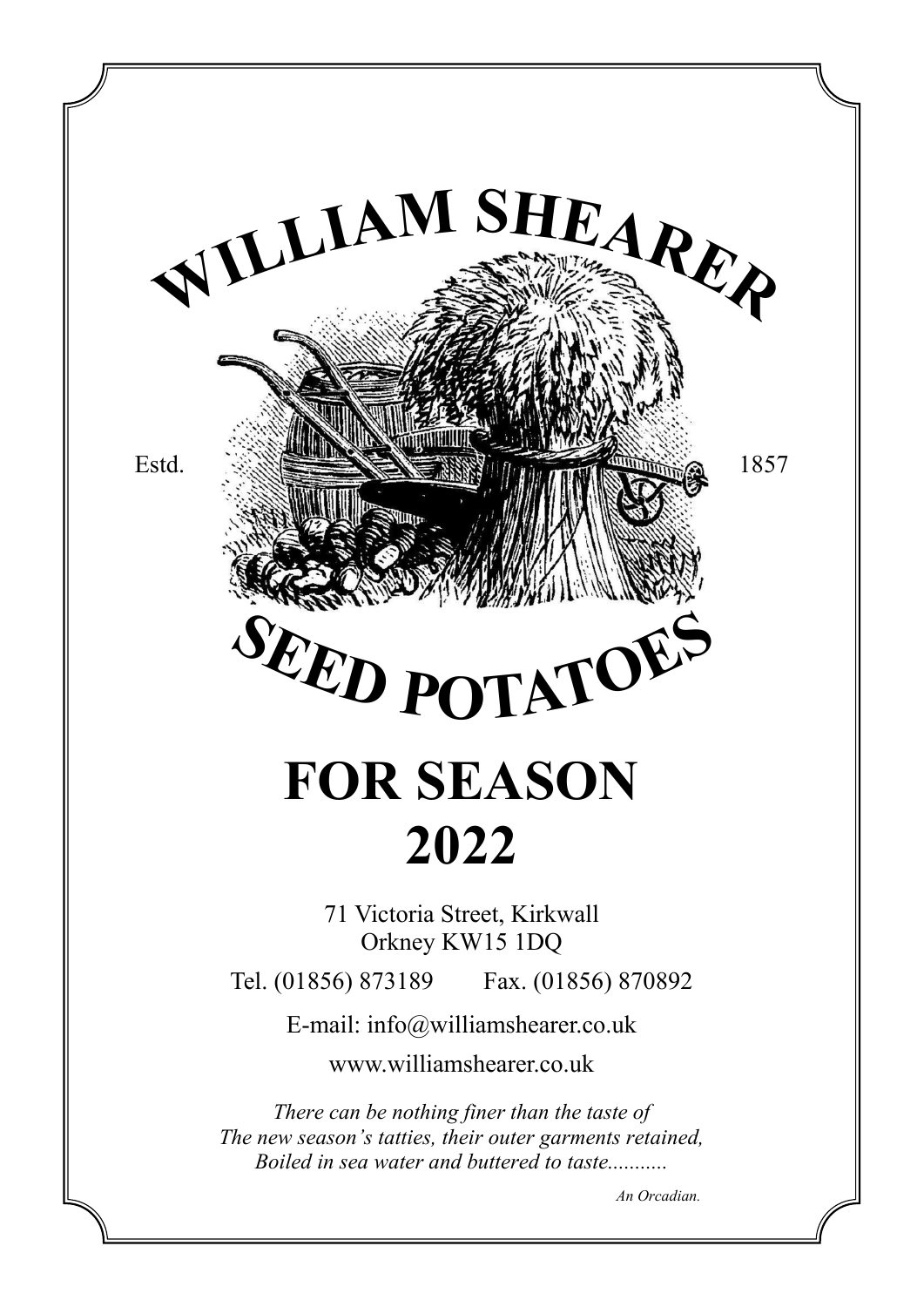## **Introduction**

Welcome to our Seed Potato List for 2022.

2021 will be remembered for the cold start to the spring followed by one of the driest summers for many years, however, by all accounts, this has not had any overall effect on the out turn of potato crops.

The increased demand for seed potatoes and vegetable seeds we experienced during lockdown continued through 2021, with an increasing number of Polycrubs® in the county, adding to the popularity of "growing your own". We trust our variety choice will encourage you to try something different this year and would recommend Sagitta as one to consider.

As always, at the festive season, we will have a great selection of eating potatoes from both local, where ever possible, and Scottish growers. We will also have a limited quantity of local Keppleston Kidney, the first for many years.

Whatever your choice, we trust you find something to your taste.

*William Shearer*

## **First Earlies**

#### **Casablanca**

Casablanca has a smooth white skin and shallow eyes, which will be of interest to exhibitors while it's cooking ability to chip, bake or boil will make it a chef's dream Trials have found a good resistance to splitting, virus leaf roll, blackleg and blight.

#### **Colleen** *- Organic*

A round oval high yielding multi-purpose variety. Flesh is light yellow and of a fairly dry texture. Has good resistance to disease and foliar blight. Popular choice.

#### **Duke of York**

A much favoured old variety, especially in Scotland. Dry mealy texture with a firm pale yellow flesh and pronounced flavour. First introduced in 1891, still an Orcadian favourite.

#### **Premiere**

Firm, dry, light yellow fleshed potato with none of the waxiness associated with some first earlies. Good flavour and disease resistance. Popular choice.

#### **Red Duke of York**

A red skinned variant of Duke of York. First appeared in 1942. Slightly earlier than Duke of York.

#### **Rocket**

Produces very early firm waxy tubers. Particularly suited to growing under polythene or in poly tunnels for the earliest crops.

#### **Swift**

Extra early Caithness bred variety. Produces good crops in as little as 7 to 8 weeks. Tubers are round oval with a waxy white flesh. Ideal for forcing.

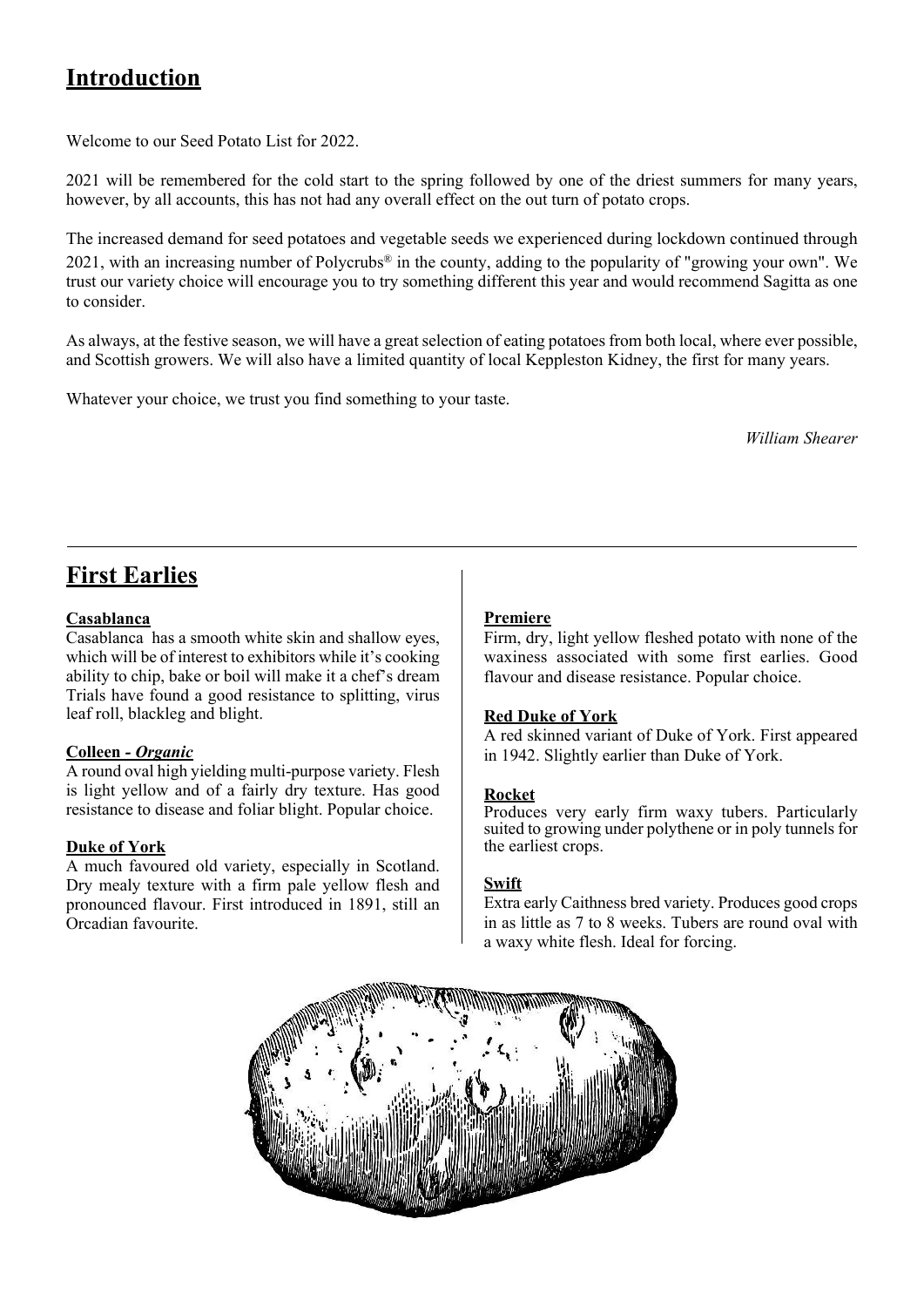## **Second Earlies**

#### **British Oueen**

An oval white variety which first appeared in 1894. A dry mealy variety with excellent old fashioned potato taste. Susceptible to blight.

#### **Charlotte**

French bred variety and first introduced in 1981 for the early salad potato market. It has a pear shape with a tender creamy yellow flesh which remains firm. Delicious hot or cold.

#### **Edzell Blue**

A round blue variety with a snow white floury flesh. Has a good resistance to drought, powdery scab and dry rot. Susceptible to blight. This old favourite was unavailable to us last year due to a poor crop. However, we have been assured of a small allocation for this season. Very limited.

#### **Kestrel**

Smooth skinned oval variety with attractive violet eyes. A creamy, fleshed, fairly dry textured potato with a pleasant flavour.

#### **Orla**

This recent introduction is an oval to long oval variety producing medium to large tubers. It has a good skin finish with shallow eyes and a light yellow flesh. Orla has an excellent resistance to tuber and foliar blight.

#### **Sagitta -** *New for 2022*

A round golden skinned variety with shallow eyes, popular with the chip shop trade due to its high dry matter and fluffy texture. Great for roasting and mash and can be boiled well too. Recommended.

#### **Sharpes Express**

Another old favourite introduced ten years after the Duke of York. Pear shaped with a white flesh and smooth skin. An excellent variety but susceptible to disease. First introduced in 1901.

#### **Vitabella**

A new oval early/second early producing excellent crops. The white skin appears with darker areas at lifting with the skin easily removed with handling. Lightly boil for 20 minutes to retain their firm texture and buttery taste. Excellent for chips. Vitabella are ready, if conditions are right, 14 to 16 weeks after planting. Vitabella's tall foliage may make it less suitable in exposed conditions. Despite this it has very good blight resistance. Recommended.

#### **Wilja**

A high yielding Dutch bred variety which first appeared in 1972. It has good culinary qualities including chips and baking. Moderately firm slightly dry texture with a good resistance to blight.



## **Main Crop**

#### **Blue Belle**

This recent introduction is making a return to our list by popular demand. Blue Belle produces heavy crops of smooth, oval tubers with creamy-white skin beautifully marked around the eyes with blue patches. Can be boiled, mashed or baked. Ideal choice for the exhibition grower.

#### **Cara**

Smooth skinned variety with pink shallow eyes. Cara has a floury white flesh and recommended for baking. Excellent cropper with a good resistance to blight.

#### **Desiree**

A long red skinned variety maturing as an early main crop. Produces a high yield of good sized tubers which are of a waxy texture. An excellent variety for boiling and baking which rarely discolours after cooking. Has a good resistance to drought, gangrene, dry rot, powdery scab and bruising.

#### **Heidi Red -** *Organic - New for 2022*

This newcomer to the list was developed and bred on Luneburg Heath in Northern Germany. It has a red skin and matching red flesh that retains its colour when cooked. With its waxy texture it is perfect for boiling, steaming, roasting or mash to add colour to any meal.

#### **Kerrs Pink**

A floury potato with soft creamy white flesh and excellent flavour. Very popular in Ireland and with Shetlanders, despite its deep eyes.

#### **King Edward**

This well known variety first appeared in 1902. It has an oval to kidney shape and is partly red, mostly at the crown end. The cream white floury flesh rarely discolours on cooking.

#### **Maris Piper**

A good all round table potato with a dry floury creamy flesh. Good flavour and rarely discolours after cooking. Much favoured by chippers.

#### **Mayan Scapa**

Mayan varieties (phureja varieties) are direct ancestors of the first potatoes ever discovered in South America. These varieties may not produce massive crops, but they have a flavour all of their own. They also cook in two thirds of the time of normal varieties. Mayan Scapa is a long oval type yellow skinned variety with a dense yellow flesh, which is described as both sweet and morish. Delicious hot or cold. Recommended.

Scapa, as the name suggests, has strong Orkney links. This Scottish bred variety is a cross of Mayan Gold and Mayan Twilight and is owned by James Thorburn of Farewell Farms, South Ronaldsay where some of the stock is produced. It is now commercially available worldwide with producers as far afield as Australia.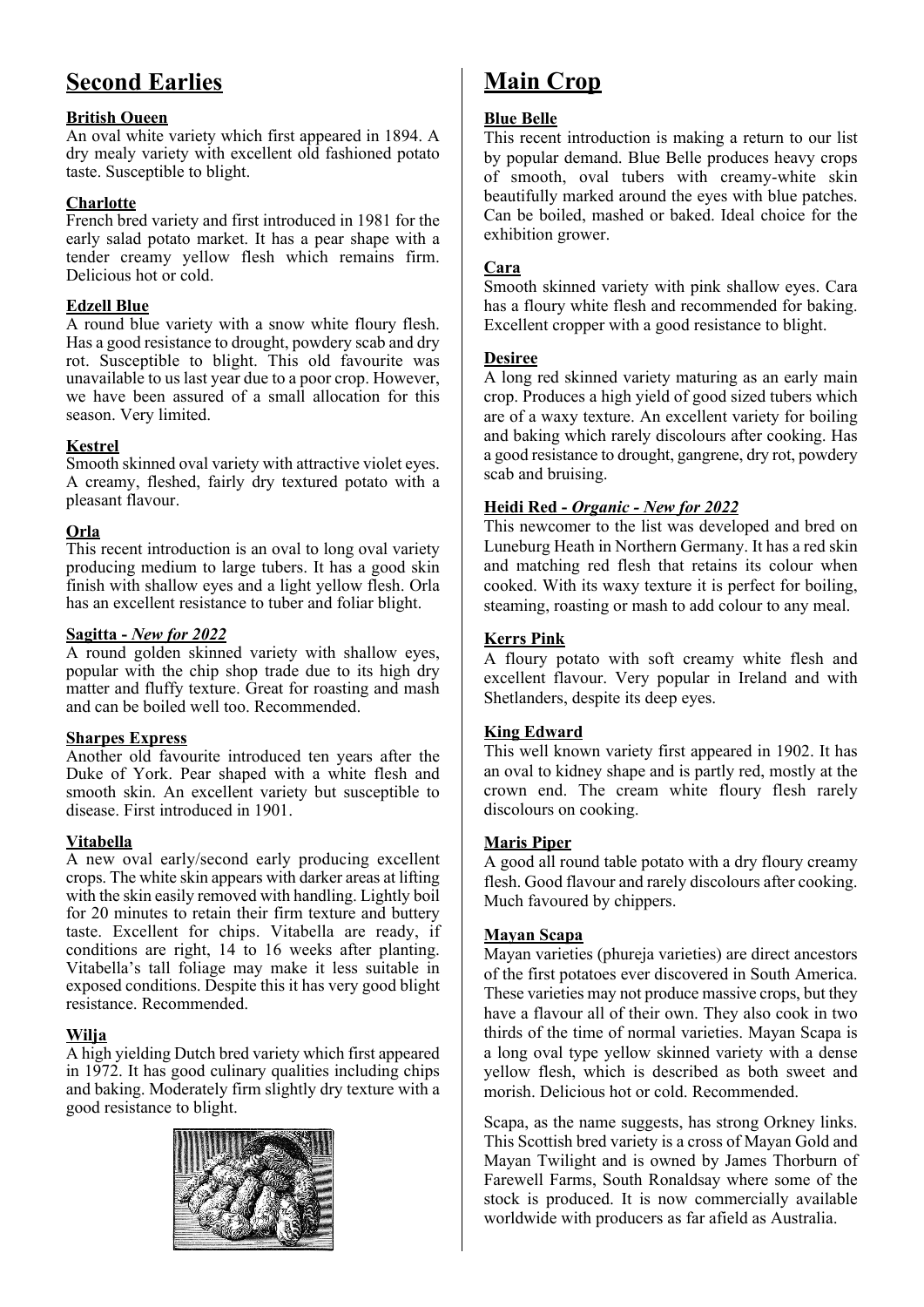#### **Picasso**

An attractive round, oval variety with pink shallow eyes. Tubers are uniform producing a very high yield. Flesh is cream and of a firm texture. Excellent all round variety for boiling, baking and roasting. Ideal for exhibition. Bred from Cara.

#### **Record**

Another Dutch bred variety which was first marketed in 1925. Although it has lost some of its popularity, it is still widely grown and retains a good disease resistance. A mealy yellow fleshed variety, ideal for chipping.

#### **Robinta** *- Organic*

A short oval red skinned variety with shallow eyes. Flesh is white and of high dry matter. Good resistance to most diseases including foliar blight.

#### **Sarpo Shona**

As you would expect, this latest offering from the Sarpo stable has excellent blight resistance. Sarpo Shona is a white skinned early maincrop with a relatively high dry matter making it ideal for chips, mash or simply boil.

#### **Sarpo Axona -** *Organic*

This "sister" to Sarpo Mira was bred in Hungary by Dr Sarvari. The name "Sarpo" is an abbreviation of "Sarvari" and "Potato". The consensus is that both are highly resistant to blight and that Axona has the best flavour of the two. Recommended.

#### **Setanta**

First introduced commercially to Orkney by ourselves, this red skinned variant of Rooster has a higher dry matter content. It has an extremely high resistance to foliar blight, gangrene and dry rot. Setanta stores well and its eating quality is excellent. Simply the best all round variety available. Recommended.

## **Late Main Crop**

#### **Golden Wonder**

This old favourite from 1906 has a very dry mealy texture with a very pronounced flavour. It requires a long growing season and early boxing is recommended. Careful boiling is necessary to avoid disintegration and best cooked in their skins.



## **Speciality and Heritage Collection**

We are pleased to offer these old favourites from times past. These rare varieties are grown in Scotland under organic conditions and sold as small ware.

## **Second Early**

#### **Shetland Black**

This oval variety from our northerly neighbours has a distinctive inky blue/black skin. Flesh is yellow with a ring of purple just under the skin. Exceptionally fine flavour and very nutritious. Best cooked in their skins or steamed to avoid disintegration.

## **Main Crop**

#### **Arran Victory**

First appeared in 1918 and named to celebrate the end of the Great War. Oval shape with blue toned skin. A very floury textured variety which is best simmered gently for an exceptionally flavoured fluffy mash.

## **Late Main Crops**

#### **Pink Fir Apple**

One of the oldest varieties still in commercial culture (c. 1850). The long pink tubers have a tendency to poke out of the side of the drills and late season hoeing up may be necessary. It retains its new potato taste throughout the season. Best cooked in their skins. Prone to blight.

#### **Taster Packs**

We are pleased to introduce these taster packs for you to try alongside your old favourites. Contents vary from 8 to 10 tubers per pack.

#### **Alouette**

Sensory taste winning variety. Red skin, oval tubers and good all rounder. High blight resistance. Recommended.

#### **Caledonian Rose -** *New for 2022*

Strong red skin with yellow flesh. Resistant to eel worm. Oval good all rounder.

#### **Salad Blue**

Dark blue skinned vigorous main crop with blue floury flesh. Good all round novelty variety.

#### **Purple Eyed Seedling**

A versatile second early with yellow skin with purple splashes. Best for boiling and mashing.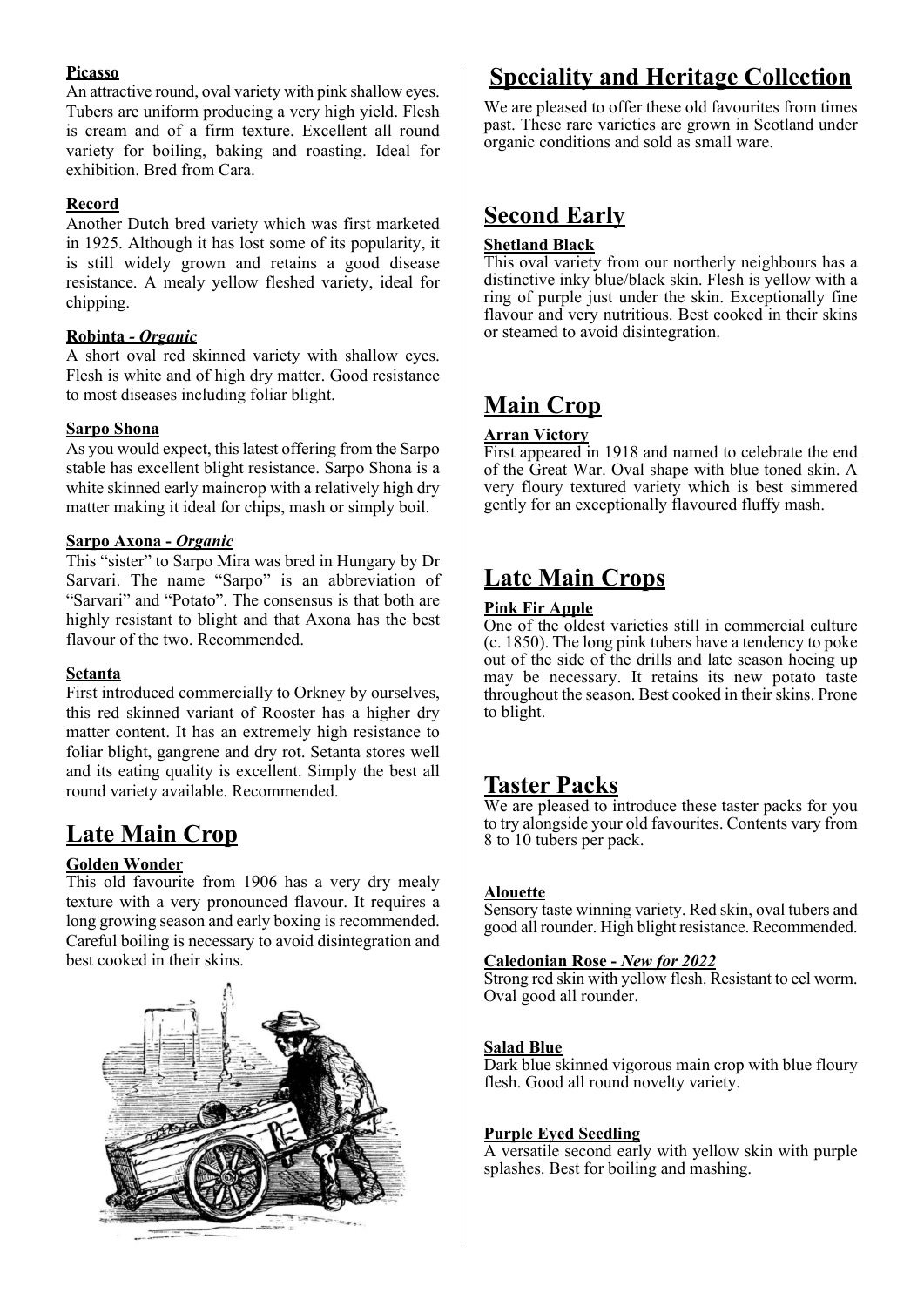## **Varieties resistant to eelwolm**

| <b>Early</b> |
|--------------|
| Casablanca   |
| Premiere     |
| Swift        |
| Rocket       |

a Kestrel

**Early Second Early Main Crop** Maris Piper

## **Varieties also known as -**

Duke of York also known as Midlothian Early Red Duke of York also known as Rode Eersteling Sharpe's Express also known as White Heather Kepplestone Kidney also known as Ramshorn

also known as Black Kidney or Cowshorn

## **Varieties with medium to high resistance to blight**

| <b>Early</b> | <b>Second Early Main Crop</b> |                             |
|--------------|-------------------------------|-----------------------------|
| Casablanca   | Kestrel                       | Cara                        |
| Colleen      | Orla                          | Picasso                     |
| Premiere     | Vitabella                     | Record                      |
| Swift        | Wilja                         | Robinta                     |
|              |                               | $C2$ $\cdots$ $A2$ $\cdots$ |

Sarpo Axona

### **Salad Varieties**

Charlotte, Pink Fir Apple, Rocket, Heid Red.

## **Recommended for baking**

Cara, Blue Belle, Picasso, Golden Wonder.

Blue Belle

## **Exhibition**<br>Casablanca Kestrel

Casablanca Kestrel Rocket<br>Picasso Swift Robinta Picasso

## **Potatoes from Tubers**

On receipt of your tubers, place them with the 'rose end' (shoot buds) uppermost, in trays in a frost-free, light position, to encourage the formation of sturdy shoots, which won't be too spindly, over the next few weeks. An egg tray is ideal.

Planting can be carried out from late March onwards, but earlier plantings are at greatest risk from damage by frost, as the young, tender shoots emerge. Space the tubers around 30cm (a foot) apart, slightly further for the main crop types. Distance between the rows is 60-80cm and planting depth about 10-15cm.

Potatoes will tolerate a wide range of soil types; to reduce the risk of disease build-up, it is best to rotate the crop on at least a three-year cycle. Soil with a good organic content, and a sunny aspect, is best.

If the emerging shoots are threatened by frost, draw soil over them, or protect with straw or fleece. Earth up at around 25cm high, by drawing soil up around the stems. As the crop develops, water generously in dry weather, to ensure a good crop, and to stop tubers going soft during development.

Harvesting times are: July for earlies (as the flowers open)

August for second earlies

September for main crops (as the tops die off and wither)

Storage of the main crop varieties, allow the skins to dry for a few hours before sacking them up, otherwise they're more likely to rot during storage.

We always carry a stock of second-hand jute sacks. Ideal for storing your potato crop.

*Information provided for guidance only, as cultural and climatic circumstances vary.*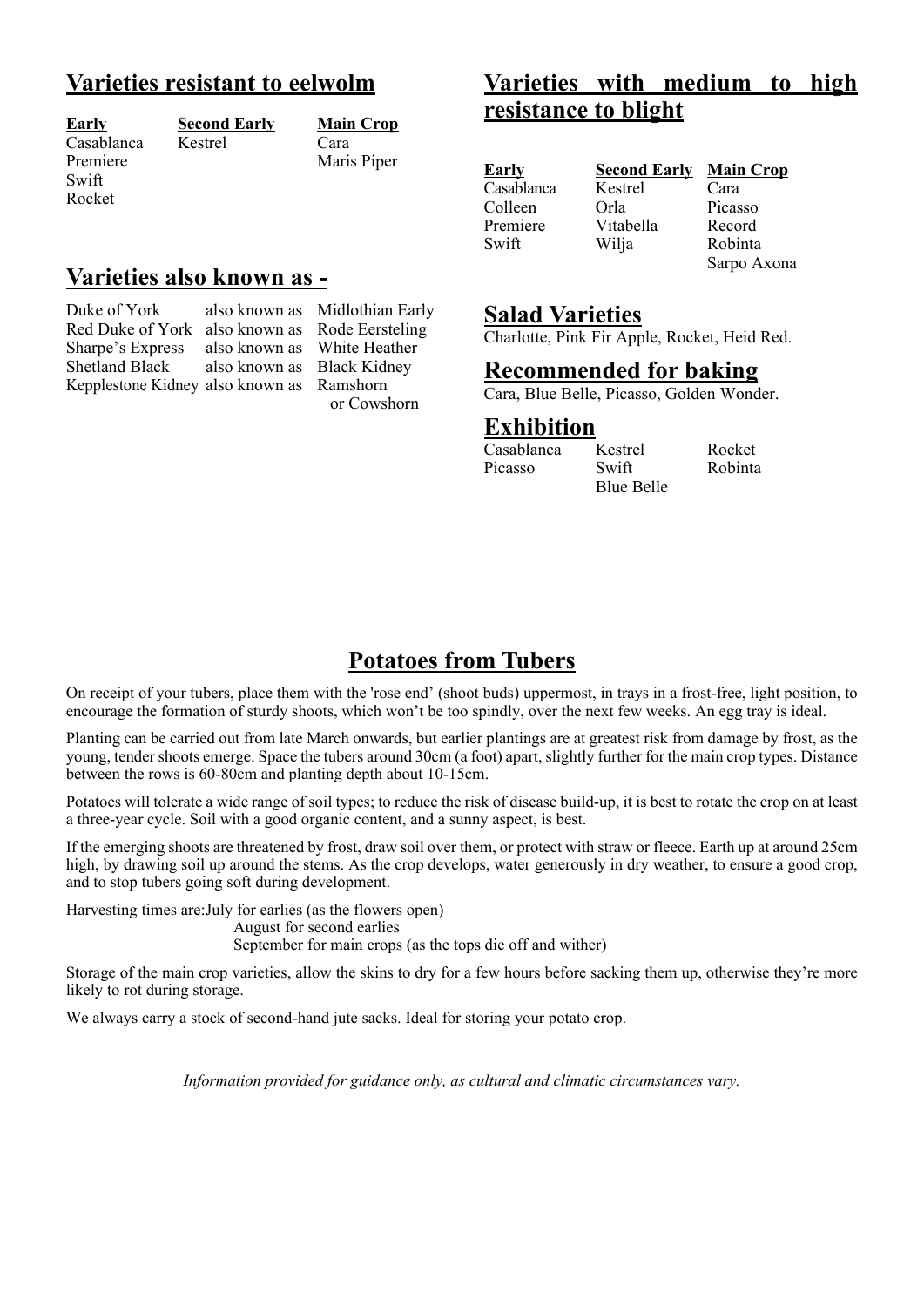## **Loose Onion Sets**

*Choose a sunny, well drained site. It's possible to grow onions on heavy soil, but drainage should be improved prior to planting or, try raised beds. Onions, garlic and shallots prefer fertile soil, but don't require much nitrogen, so avoid using freshly manured soil. Instead prepare your planting area well in advance of the planting season.*

*Plant 3" to 4" apart, leaving a hoe width between rows. Cover sets so the necks are just protruding above the soil.*

#### **Alpha**

Alpha is the earliest ripening brown onion supplied in spring that is ready for harvesting at least 4 weeks before any other variety. Heat treated, Alpha can be planted in late February, if conditions allow, without fear of bolting. Alternatively, sets can be potted up into small pots for transplanting later.

#### **Red Baron**

An excellent, very dark red coloured flat-round onion with rings right to the centre, best planted late. Ideal for salads.

#### **Sturon**

An RHS Award of Garden Merit variety producing good sized semi-round bulbs, which store well. Our best seller.

#### **Turbo**

Compared to Sturon, Turbo has the ability to keep longer and produce high yields.

#### **Centurion F1**

An impressive large hybrid variety producing a heavy early crop of uniformly globe-shaped bulbs, with even skin colour. Excellent for eating or the show bench.

## **Loose Shallots**

*Plant shallots in rows in any firm, well drained soil in full sun. Prepare the planting area several weeks in advance by forking in some well rotted garden compost to improve fertility and drainage. Avoid planting shallots in freshly manured ground. On particularly wet land, try planting in raised beds. Plant the bulbs so that the tip of the bulb is just protruding above the soil surface. Leave a space of 7" between each bulb and 12" between rows.*

#### **Golden Gourmet**

Golden Gourmet can be planted in very early spring. It has a mild flavour which makes it ideal for salads and pickling. A firm favourite.

#### **Red Sun**

An attractive red tinged skin variety, producing good yields of crisp, white fleshed bulbs of excellent flavour for cooking or salads. Bulbs show good storage potential.

## **Potato & General Fertilisers from Bulk and Pre-pack**

#### **Main Crop (12-22-22)**

This product is suitable for all potato varieties as well as grass and general garden use. Sold from bulk.

#### **Poultry Manure**

Available in 7kg tubs.

#### **Rock Dust (Organic)**

Rockdust is 420 million years old, freshly ground, untreated, volcanic rock blended from various Scottish quarries. Whilst chemical fertilisers may produce more immediate results, when you add Rockdust you are adding a huge range of minerals and trace elements for long term soil health. Available in 4kg tubs and 20kg bags.

#### **Vitax Organic Potato Fertiliser**

A balanced organic fertiliser for sustained growth of potato tubers. Ideal for potato planters and barrels

## **Sundries**

#### **Potato / Vegetable Planting Bag**

Ideal for your garden, patio or balcony. Includes carry handles and drainage holes.

#### **Hessian Sacks**

Quantity of new and second hand 25kg sacks always in stock

#### **Blight Guard**

A brand new produce developed for the prevention of foliar blight in potatoes and tomatoes.

## **Clover Compost**

Clover is a consistent high quality nutrient enriched 100% peat compost, with wetting agent to ensure easy watering. Use for all your seed sowing, potting, containers and hanging baskets.

Clover Compost contains no recycled or waste materials and is harvested from carefully managed peat reserves, which are not designated sites of scientific or scenic interest.

**MULTI PURPOSE** - available in 20ltr, 40ltr, 75ltr and 100ltr bags.

**MOTHER EARTH** - A budget, multi purpose compost containing all essential nutrients and wetting agents. Suitable for a wide range of plants. Available in 60ltr bags.

Also 4 Plant Growbags and Bark Chips.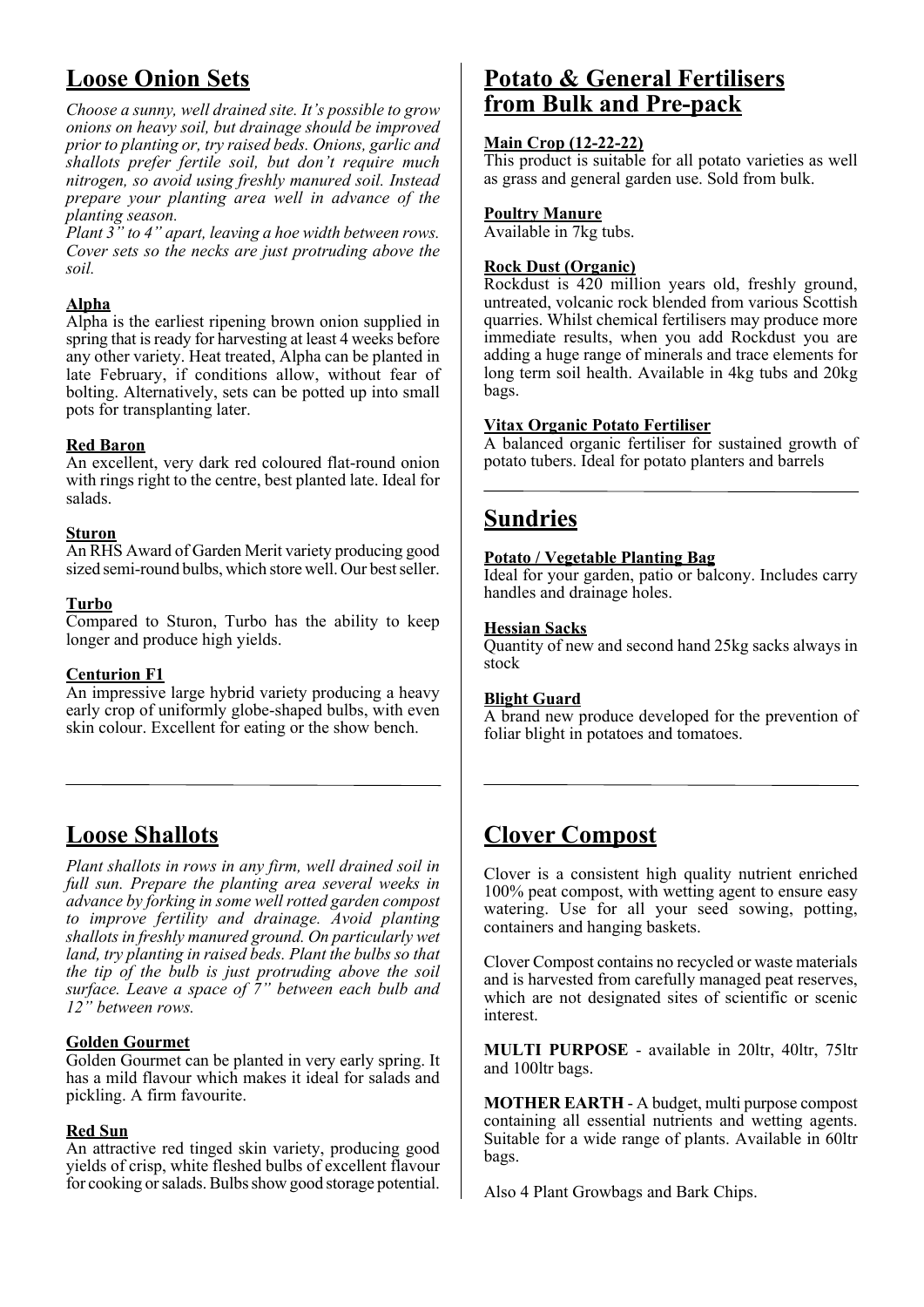# **Visit our Garden Store**



*Large selection of Johnson & Country Value Flower & Vegetable Seeds, Compost, Seed Trays, Onion Sets etc.*

*Fertilisers, Plant Foods, Pesticides, Weedkiller.*

*Grass Seeds for lawn etc.*

*Choose from a wide range of garden tools. Forks, Spades, Rakes, Trowels etc.*



**Have a browse around our Fishing and Shooting Department**



## **The Tattie Bible**

*An imaginative selection of over 50 recipes. From Tattie scones, Vichyssoise and Granny Mac's fish cakes to Raspberry tattie bakewell, Chocolate potato fudge brownies and tattie wine. The William Shearer Tattie Bible proves that there are many different ways to cook that potato.*

Only £4.99 or £5.99 including postage.

# **WILLIAM SHEARER**

71 Victoria Street, Kirkwall, Orkney KW15 1DQ Tel. (01856) 873189 Fax. (01856) 870892

E-mail: info@williamshearer.co.uk www.williamshearer.co.uk

Liz Ashworth **IT HSHMOLIT** 

WE WILLIAM SHEARED